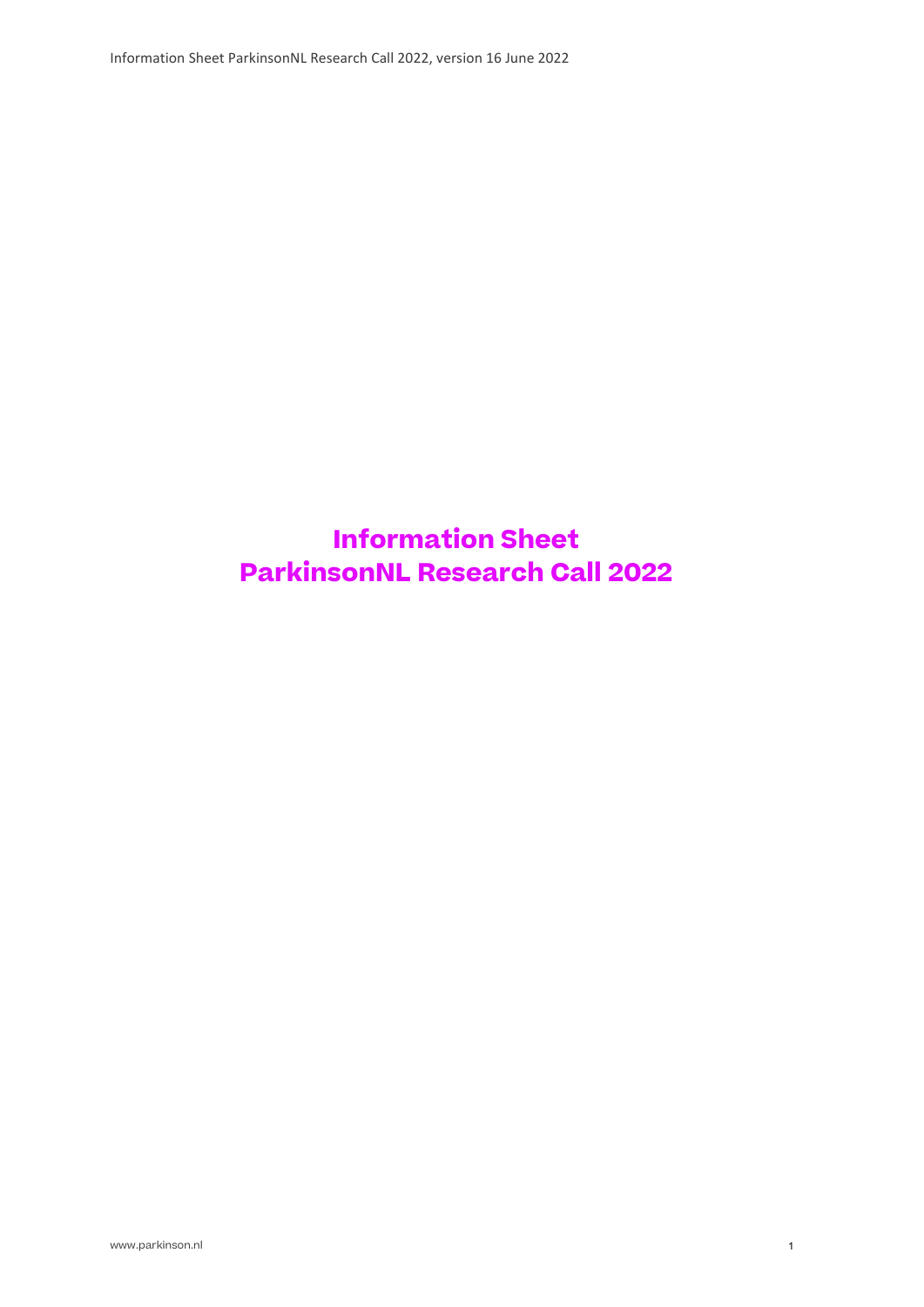## **Background**

Parkinson's disease (PD)\* is a progressive neurological disorder that has a devastating impact on the quality of life of persons with PD, as wells as their direct environment. This brain disease is very diverse in its symptoms, progression and effectiveness of therapies. PD causes both movement, as well as non-movement disorders. PD movement symptoms include tremor, slowness, stiffness, and walking and balance problems. Non-motor symptoms include constipation, fatigue, depression, pain, urinary and blood pressure dysfunctions, sleeping issues, and memory, emotional and cognitive problems.

ParkinsonNL ultimately aims to prevent, slow down, stop & cure the disease. Until we reach that goal, we also aim to improve the quality life and quality care for people with PD. We do this by financing ground breaking research and innovation projects and by supporting implementation of new findings and approaches in daily care and life.

\* When we speak of Parkinson's disease, this also includes atypical parkinsonisms, such as Multiple system atrophy (MSA), Progressive supranuclear palsy (PSP) and Lewy body dementia (LBD).

#### Purpose

Within this ParkinsonNL Research Call 2022, ParkinsonNL awards grants for basic, fundamental, clinical and translational research. The research should fit the goals of the research and innovation agenda of the Parkinson's Alliance (Parkinson Alliantie Nederland; only available in Dutch), being:

1. Prevention: reducing the number of people with PD.

Research topics on prevention, include gaining more knowledge about underlying causes, and the impact of various environmental risk factors for developing PD, (such as pesticides, air pollution), and personal risk factors (such as lifestyle [food, exercise and stress] and genetic risk factors).

- 2. Slow down the progression, subsequently stop the progression and ultimately cure PD. Themes that fit this goal, include understanding the molecular and cellular disease mechanisms. Additional theme's include, amongst others, the development of disease modifying therapies (DMTs) to slow, stop and reverse PD, such as lifestyle interventions (e.g. exercise, food and stress management), gene therapy, stem cell therapy, immune therapy.
- 3. Improve quality of life and quality of care for people with PD Within this Research Call, the relevant theme's within this goal are restricted to the (further) development of symptomatic therapies, such as, amongst others, neurostimulation and drug-based therapies, which can contribute to the improvement of quality of life of persons with PD.

#### Impact

For ParkinsonNL to be able to access how the proposed research will contribute to our goals, we advise applicants to clearly describe how they aim to achieve impact for persons with PD, now, or in the future, in terms of care, cure and quality of life (whichever is applicable). Assessment of the needs of patients and health professionals, as well as the current knowledge gaps, is therefore strongly advised.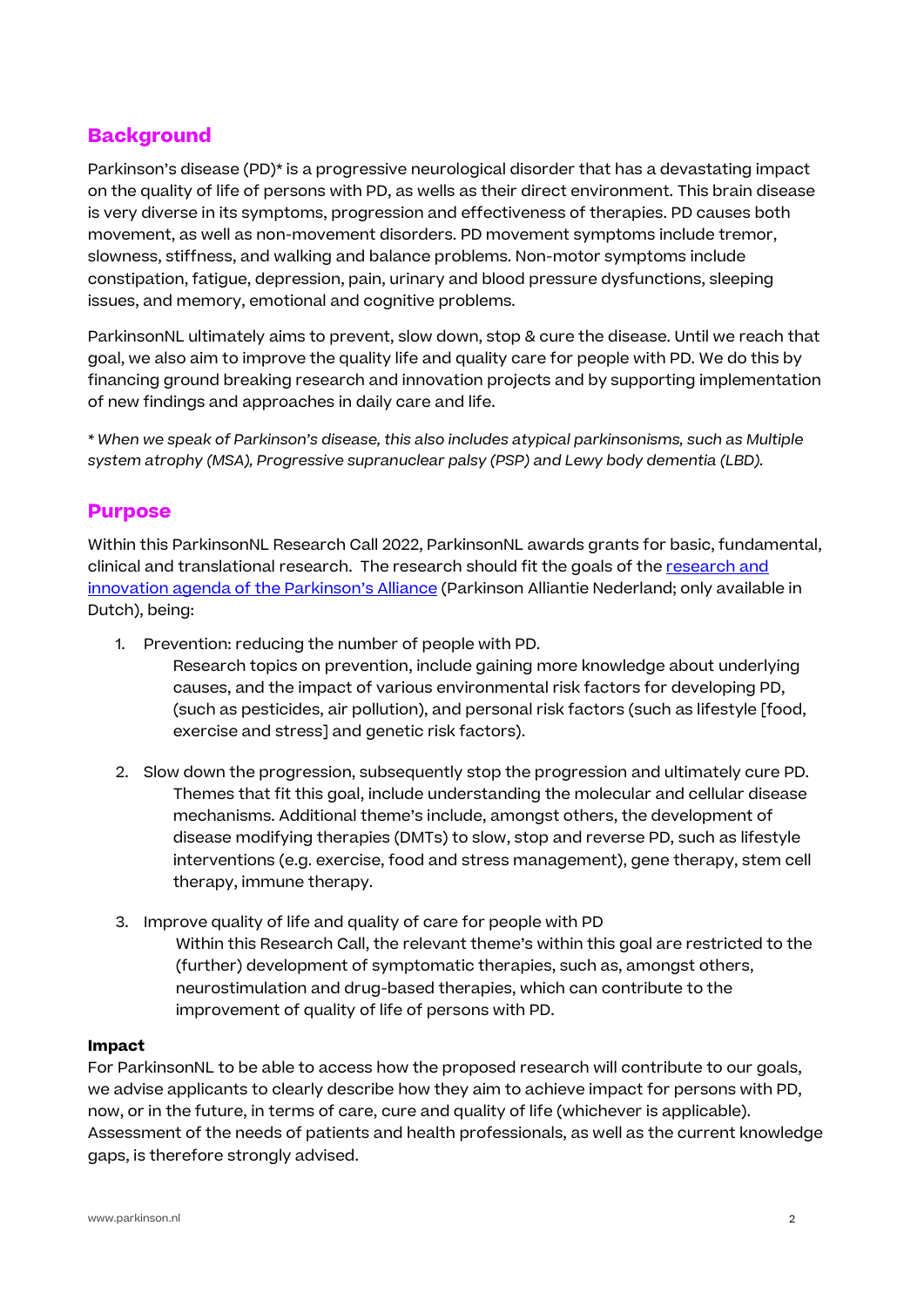## Who can apply

Each application is submitted by a main applicant and a co-applicant together. Both applicants must have a position at a research institute in the Netherlands (such as university, university medical centre, independent non-profit institute). The main applicant must have a permanent position, whereas for the co-applicant, a permanent position is not requested. The co-applicant must be of post-doctoral level.

## Available funding

The maximum amount that can by applied for is  $\epsilon$  100.000 per application, for the maximum duration of 2 years. The total available ParkinsonNL budget for the research call 2022 is estimated to be between  $\epsilon$  300.000 –  $\epsilon$  500.000.

## Procedure and deadlines

For this ParkinsonNL Research Call 2022, the procedure and accompanying deadlines described in the table below apply. There is one round of submissions of full applications only.

| <b>Procedure steps</b>                                                                                                                                                                                                                                                                                                                                                                                  | <b>Deadlines</b>                                    |
|---------------------------------------------------------------------------------------------------------------------------------------------------------------------------------------------------------------------------------------------------------------------------------------------------------------------------------------------------------------------------------------------------------|-----------------------------------------------------|
| <b>Call open for submission</b><br>Full applications must be submitted via ParkinsonNL online submission<br>portal                                                                                                                                                                                                                                                                                      | 4 July 2022,<br>12:00 PM (noon)                     |
| Call closed for submission of full applications<br>Only application forms that are completely filled in and have the<br>requested attachments, are accepted.                                                                                                                                                                                                                                            | 5 September<br>2022, 12:00 AM                       |
| <b>Review of the full applications</b><br>Every application is reviewed by at least two, preferably foreign,<br>scientific peer-reviewers and by two experience experts (patient, family<br>member or caregiver of a patient).                                                                                                                                                                          | 24 October<br>2022, 12:00 AM                        |
| <b>Rebuttal</b><br>Applicants get the chance to write a rebuttal in reply to the reviewers'<br>main concerns of questions.                                                                                                                                                                                                                                                                              | 17 October - 7<br>November 2022,<br>12:00 PM (noon) |
| Assessment of full applications and rebuttals by scientific advisory<br>board<br>Per application, one scientific member and one experience expert of the<br>ParkinsonNL Scientific advisory board (Wetenschappelijke adviesraad;<br>WAR) score the application based on the reviewers reports, rebuttal, and<br>their own review.                                                                       | 28 November<br>2022, 12:00 PM<br>(noon)             |
| Ranking of the full applications<br>During the meeting of the Scientific advisory board, all applications are<br>discussed, a final ranking is made and an advise towards the Director of<br>ParkinsonNL is formed on which applications to fund. Only applications<br>that have received a sufficient, pre-set high rank which guarantees the<br>quality of the research, will be advised for funding. | 6 December<br>2022                                  |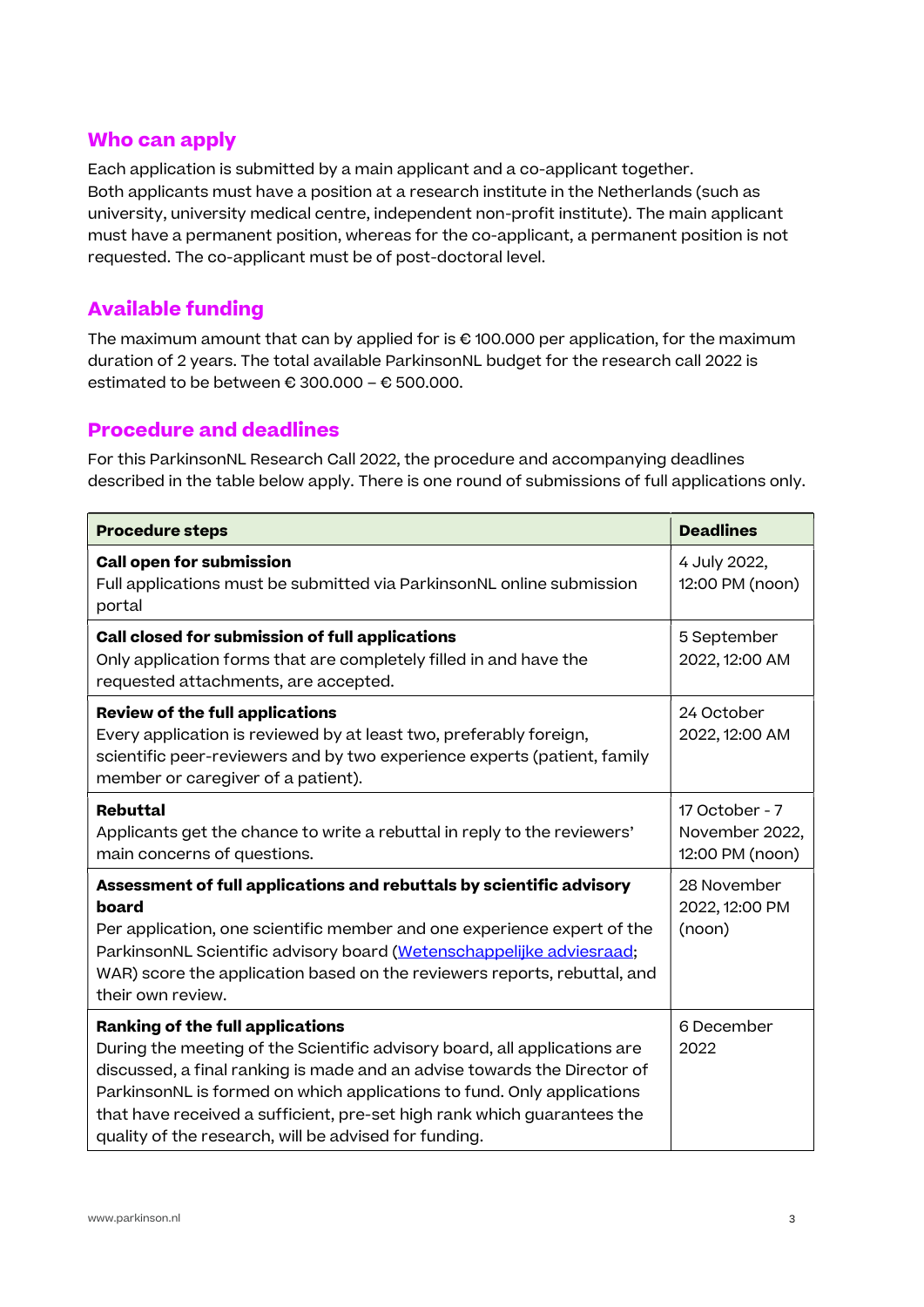| Awarding of the grants                                                | End December |
|-----------------------------------------------------------------------|--------------|
| The Director of ParkinsonNL makes decisions on which grants are       | 2022         |
| awarded and which are not. Award and rejection letters are sent to    |              |
| applicants. ParkinsonNL strives to maintain a good balance in funding |              |
| between topics/areas of study within the parkinson research field and |              |
| research institutes.                                                  |              |

## Disclaimer

The execution of a ParkinsonNL call for applications, selection of full applications and positive grant award decisions are conditional on ParkinsonNL revenues and budgetary means. We explicitly reserve the right to cancel an initiated call for applications, to suspend or extend a running procedure or to lower a grant amount in relation to earlier statements.

# Terms and conditions for grant applications

The ParkinsonNL grant requirements (Subsidievoorwaarden ParkinsonNL; only available in Dutch) apply to all awarded grants as well as all applications for grants. Additionally, grantspecific requirements apply. These are listed below.

### Application process

- The application must be done via our online grant portal, which will be operational by the by the opening of the call. A link to the grant portal will be placed at: https://www.parkinson.nl/wat-we-doen/onderzoek/informatie-voor-onderzoekers/. The applicant must register first, to obtain an account as to subsequently submit the full application in the portal.
- Applications submitted after the communicated deadline, or not complying with the terms and conditions, will not be admitted for review.
- In the case an application is incomplete, additional information will be requested by ParkinsonNL and should be provided as per request.

#### Number of applications

- Only one application can submitted per main applicant. The main applicant may be part of a project team in another application.
- Proposals submitted to this call cannot be submitted in other open calls of ParkinsonNL in the same calendar year.

#### Grant budget

- The grant application budget is calculated within the ParkinsonNL Grant Budget Template. This template will be available for downloading, by the opening of the call at: https://www.parkinson.nl/wat-we-doen/onderzoek/informatie-voor-onderzoekers/
- The total budget requested may not exceed € 100.000. This is the amount including VAT, if applicable. For general budget specifications, see articles 6, 7 and 8 of the general ParkinsonNL grant requirements.
- Funding cannot be requested for salary of the main applicant.
- In case the grant will not cover the total costs of the project, it should be explained how the remaining costs will be funded.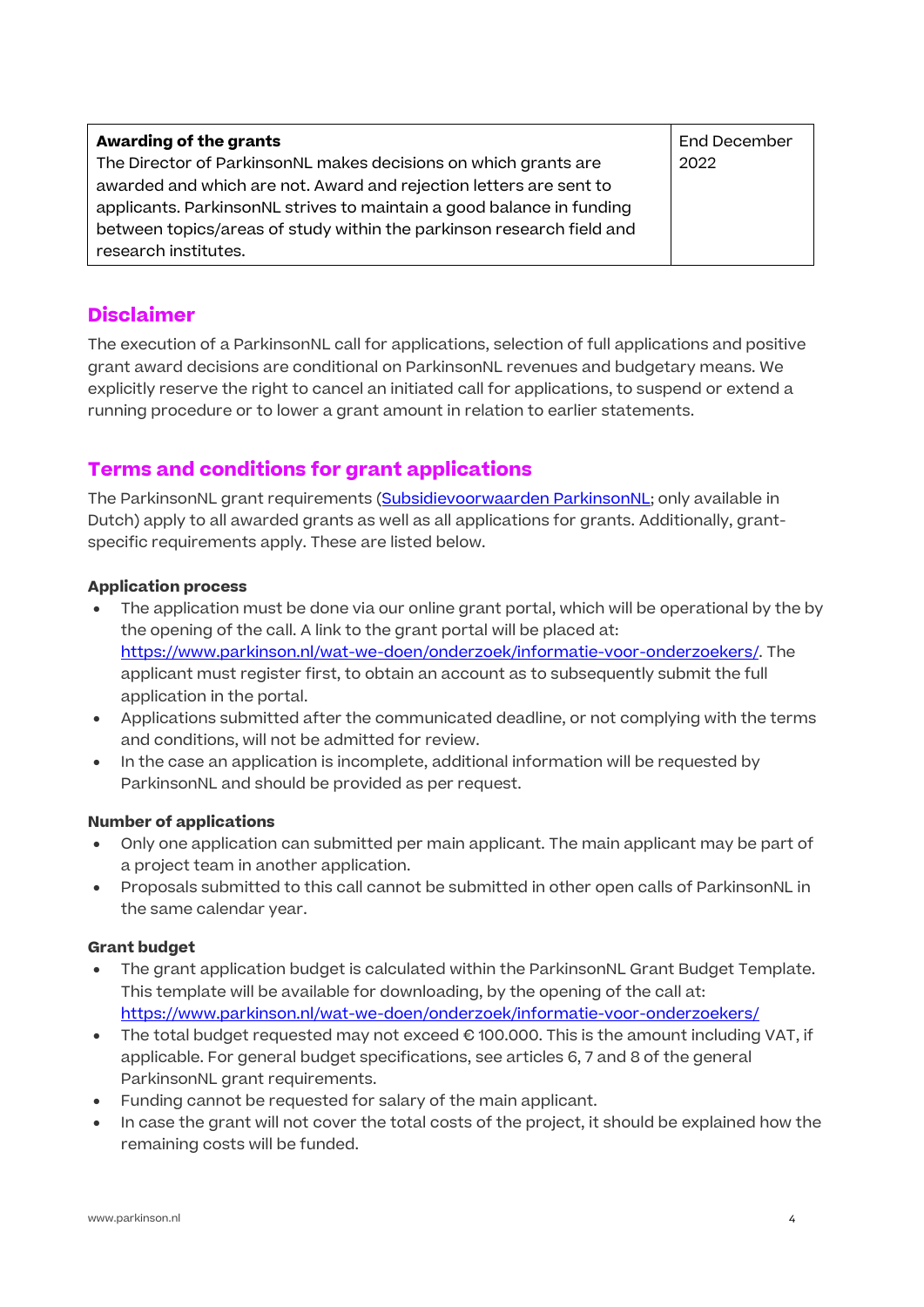- We encourage a grant to be co-funded by other organisations and/or companies. The below rules do apply:
	- − There are no (potential) conflicts between the conditions and requirements of this grant and the conditions and requirements of the co-funder(s)
	- − Co-funding is unconditional with respect to intellectual property rights and publication of results
	- − A contract for co-funding must be approved by ParkinsonNL

#### Type of project

The project applied for can be:

- a stand-alone project, or
- a new (sub)project of an ongoing project, which could not be performed so far because of financial restrictions.

#### Execution of the project

- The role of project leader can be fulfilled by the main applicant or the co-applicant.
- The project is executed in the Netherlands.
- Parts of the research may be performed outside the Netherlands, given that a valid reason is provided.

#### Human research

- ParkinsonNL requires that proposed research meets or exceeds national ethical regulations regarding the use of human subjects.
- We also require researchers to thoroughly consider and describe in their application:
	- − the choice of the study patient group, in terms of relevance to the aim of the research
	- − how the actual patient group is maximally represented in the study patient group in terms of diversity (gender, age, type, severity and duration of PD, social/economic background, etc.)
	- − how inclusion of the right type and number of patients within the set inclusion period will be achieved. Consider involving ParkinsonNEXT to recruit patients (https://www.parkinsonnext.nl/). Budget for ParkinsonNEXT services can be applied for within the application, if a quotation from ParkinsonNEXT is provided.

#### Animal research

- ParkinsonNL requires that proposed research meets or exceeds national ethical regulations regarding the use of animals in research.
- We also require research groups to implement and follow the ARRIVE (Animal Research: Reporting of In Vivo Experiments) guidelines in the design and reporting of animal research to increase its reproducibility and quality.
- ParkinsonNL supports the transition towards human measurement models. (Transitie naar Proefdiervrije Innovatie; TPI; see https://www.transitieproefdiervrijeinnovatie.nl/). We prefer to invest in research with human measurement models (e.g. computer simulations, human research subjects), human tissue (e.g. in vitro cells, cell lines, organoids, stem cells, tissue obtained after surgery, 'organ-on-a-ship'), instead of animals. We expect researchers to take this in consideration when designing and executing their research experiments.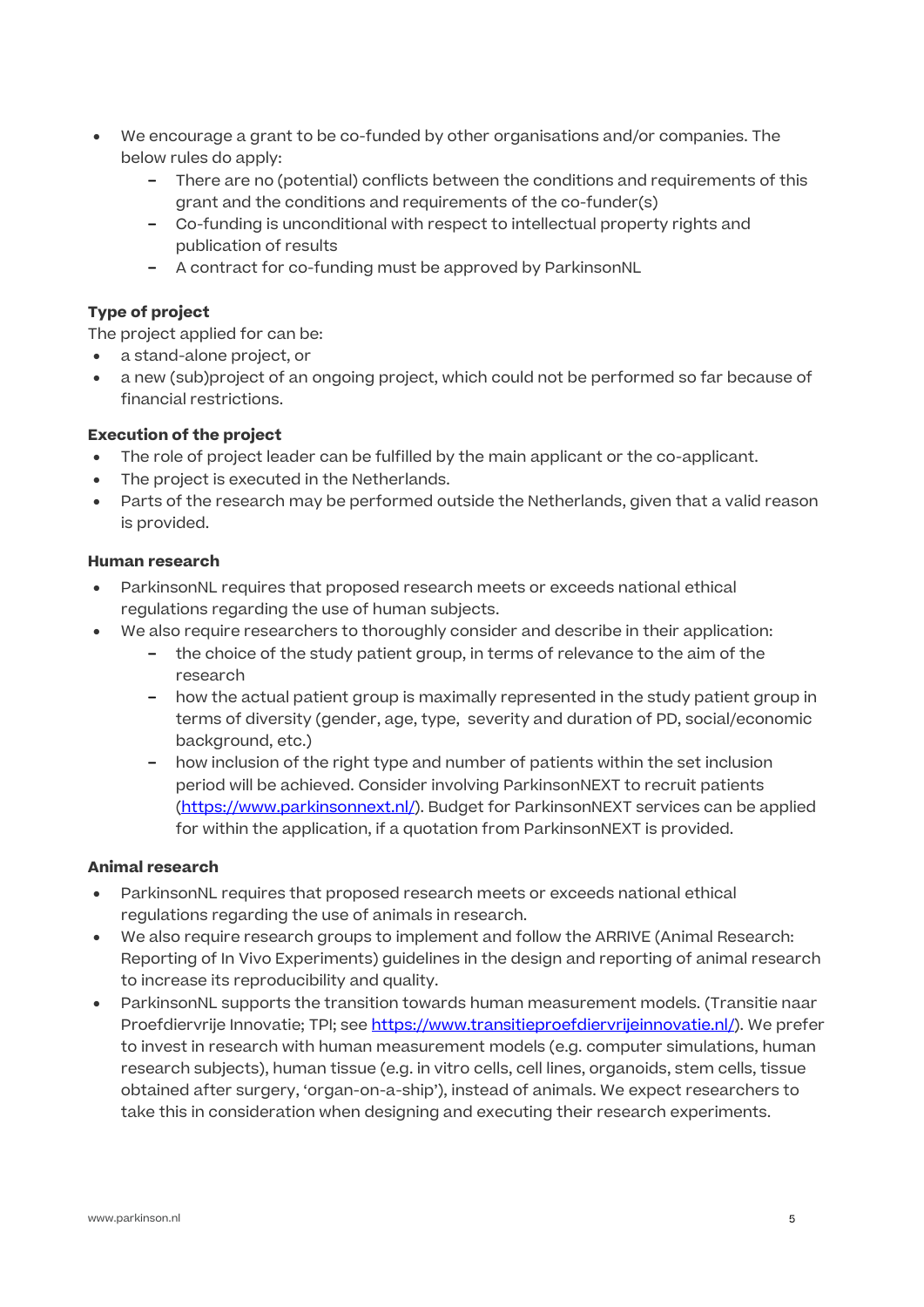#### End user participation

- End users include
	- − experience experts (patients [not being study subjects as mentioned in section 'Human research'], relatives, caregivers and patient researchers), and
	- − other end users, such as health professionals, policy makers and product developers.
- End users are expected to be engaged. The degree of participation may vary upon the type of end user and the type of research (fundamental, translational or clinical) and may differ per project phase. Stages of a research project include idea generation, proposal writing stage, preparation and execution of the project, dissemination of the results and follow-up and implementation upon finalisation of the project.
- We expect applicants to apply the participation matrix (www.kcrutrecht.nl/involvementmatrix/) in their application, for making decisions about participation and describing participation of all types of selected experience experts in the various phases of their research. More information on how to include experience experts in research can be found at: participatiekompas.nl/kickstart-voor-onderzoekers and pgosupport.nl/dossiers/participatie-onderzoek/uitgangspunten-patientenparticipatie.
- We require at least one patient researcher to be involved in the various stages of the project (idea generation, writing stage, execution, results dissemination).
- Budget can be applied for the involvement of patient researchers, being:
	- − allowance fees for meeting time and preparation time, with a maximum of € 90 per hour per patient researcher
	- − travel expenses, with a maximum of € 0,19 per km
- We strongly suggest to contact the Parkinson Vereniging (patient organisation; www.parkinson-vereniging.nl/) for involving patient researchers, patients, and/or caregivers.

#### Data management

- ParkinsonNL strives towards Open Data management. This means that we expect researchers to make data, software and specific biological reagents (e.g. recombinant DNA clones, cultured cell lines, hybridoma cell lines, antibodies, mutant or unique organisms, etc.), that are generated, developed or produced during the course of ParkinsonNLsponsored research, available rapidly after the publication of reports. This includes describing the reagents to qualified scientific investigators who wish to use such tools as well. Data availability may be delayed as a consequence of procedures for protection of intellectual property rights.
- ParkinsonNL also supports the idea that all data should be FAIR (Findable, Accessible, Interoperable and Reusable), under clearly defined conditions. Therefore we expect researchers to comply with the FAIR Principles. See https://www.nature.com/articles/sdata201618.

#### Publications and communication

- ParkinsonNL supports and strongly encourages Open Access publishing, preferably via the Gold Route which makes the final version of an article freely and permanently accessible for everyone, immediately after publication. More information can be found on https://www.openaccess.nl.
- We also encourage researchers to publish their results in a repository that is freely accessible.